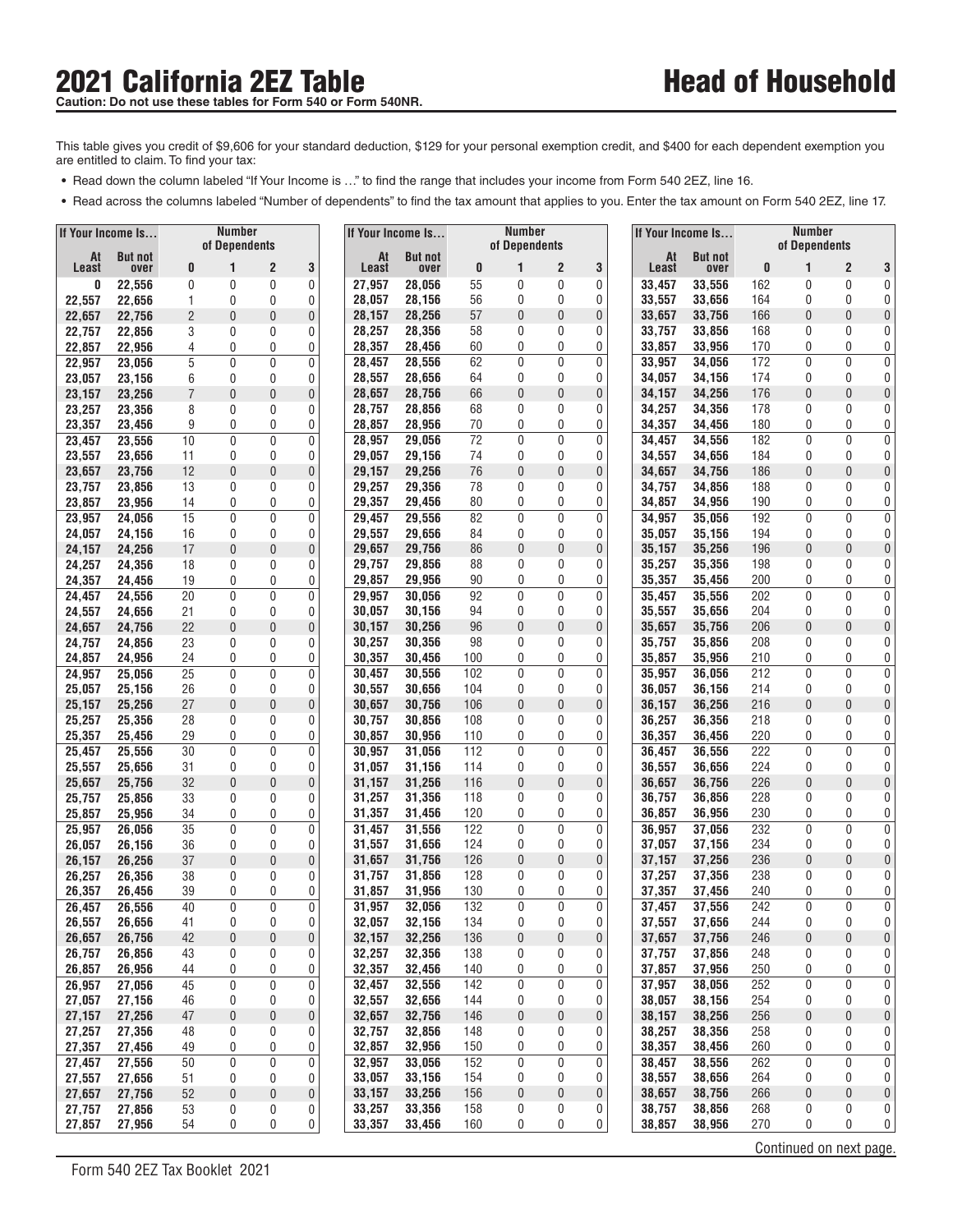This table gives you credit of \$9,606 for your standard deduction, \$129 for your personal exemption credit, and \$400 for each dependent exemption you are entitled to claim. To find your tax:

- **•** Read down the column labeled "If Your Income is ..." to find the range that includes your income from Form 540 2EZ, line 16.
- Read across the columns labeled "Number of dependents" to find the tax amount that applies to you. Enter the tax amount on Form 540 2EZ, line 17.

| If Your Income Is |                  | <b>Number</b><br>of Dependents |                |              |                | If Your Income Is |                  | <b>Number</b> |                     |        | If Your Income Is |                  |                  | <b>Number</b> |                         |                   |                                  |
|-------------------|------------------|--------------------------------|----------------|--------------|----------------|-------------------|------------------|---------------|---------------------|--------|-------------------|------------------|------------------|---------------|-------------------------|-------------------|----------------------------------|
| At                | <b>But not</b>   |                                |                |              |                | At                | <b>But not</b>   |               | of Dependents       |        |                   | At               | <b>But not</b>   |               | of Dependents           |                   |                                  |
| Least             | over             | 0<br>272                       | 1              | 2            | 3              | Least             | over             | 0<br>382      | 1                   | 2      | 3                 | Least            | over             | 0             | 1                       | 2                 | 3                                |
| 38,957<br>39,057  | 39,056<br>39,156 | 274                            | 0<br>0         | 0<br>0       | 0<br>0         | 44,457<br>44,557  | 44,556<br>44,656 | 384           | 0<br>0              | 0<br>0 | 0<br>0            | 49,957<br>50,057 | 50,056<br>50,156 | 492<br>494    | 92<br>94                | 0<br>0            | 0<br>0                           |
| 39,157            | 39,256           | 276                            | 0              | 0            | 0              | 44,657            | 44,756           | 386           | 0                   | 0      | 0                 | 50,157           | 50,256           | 496           | 96                      | $\theta$          | 0                                |
| 39,257            | 39,356           | 278                            | 0              | 0            | 0              | 44,757            | 44,856           | 388           | 0                   | 0      | 0                 | 50,257           | 50,356           | 498           | 98                      | 0                 | 0                                |
| 39,357            | 39,456           | 280                            | 0              | 0            | 0              | 44,857            | 44,956           | 390           | 0                   | 0      | 0                 | 50,357           | 50,456           | 500           | 100                     | 0                 | 0 <sup>1</sup>                   |
| 39,457            | 39,556           | 282                            | 0              | 0            | 0              | 44,957            | 45,056           | 392           | 0                   | 0      | 0                 | 50,457           | 50,556           | 502           | 102                     | 0                 | 0                                |
| 39,557            | 39,656           | 284                            | 0              | 0            | 0              | 45,057            | 45,156           | 394           | 0                   | 0      | 0                 | 50,557           | 50,656           | 504           | 104                     | 0                 | 0                                |
| 39,657            | 39,756           | 286                            | 0              | 0            | 0              | 45,157            | 45,256           | 396           | 0                   | 0      | 0                 | 50,657           | 50,756           | 506           | 106                     | $\theta$          | 0                                |
| 39,757            | 39,856           | 288                            | 0              | 0<br>0       | 0<br>0         | 45,257            | 45,356           | 398           | 0                   | 0<br>0 | 0                 | 50,757           | 50,856           | 508           | 108                     | 0<br>0            | 0<br>0                           |
| 39,857<br>39,957  | 39,956<br>40.056 | 290<br>292                     | 0<br>0         | 0            | $\mathbf 0$    | 45,357<br>45,457  | 45,456<br>45,556 | 400<br>402    | 0<br>$\overline{2}$ | 0      | 0<br>0            | 50,857<br>50,957 | 50,956<br>51.056 | 510<br>512    | 110<br>112              | $\mathbf 0$       | 0                                |
| 40,057            | 40,156           | 294                            | 0              | 0            | 0              | 45,557            | 45,656           | 404           | 4                   | 0      | 0                 | 51,057           | 51,156           | 514           | 114                     | 0                 | 0                                |
| 40,157            | 40,256           | 296                            | 0              | 0            | 0              | 45,657            | 45,756           | 406           | 6                   | 0      | 0                 | 51,157           | 51,256           | 516           | 116                     | 0                 | 0                                |
| 40,257            | 40,356           | 298                            | 0              | 0            | 0              | 45,757            | 45,856           | 408           | 8                   | 0      | 0                 | 51,257           | 51,356           | 518           | 118                     | 0                 | 0                                |
| 40,357            | 40,456           | 300                            | 0              | 0            | 0              | 45,857            | 45,956           | 410           | 10                  | 0      | 0                 | 51,357           | 51,456           | 520           | 120                     | 0                 | $\vert 0 \vert$                  |
| 40,457            | 40,556           | 302                            | 0              | 0            | $\mathbf 0$    | 45,957            | 46,056           | 412           | 12                  | 0      | 0                 | 51,457           | 51,556           | 522           | 122                     | $\mathbf{0}$      | 0                                |
| 40,557            | 40,656           | 304                            | 0              | 0            | 0              | 46,057            | 46,156           | 414           | 14                  | 0      | 0                 | 51,557           | 51,656           | 524           | 124                     | 0                 | 0 <sup>1</sup>                   |
| 40,657            | 40,756           | 306                            | 0              | $\mathbf{0}$ | $\bf{0}$       | 46.157            | 46,256           | 416           | 16                  | 0      | 0                 | 51,657           | 51,756           | 526           | 126                     | 0                 | 0                                |
| 40,757<br>40,857  | 40,856<br>40.956 | 308<br>310                     | 0<br>0         | 0<br>0       | 0<br>0         | 46,257<br>46,357  | 46,356<br>46,456 | 418<br>420    | 18<br>20            | 0<br>0 | 0<br>0            | 51,757<br>51,857 | 51,856<br>51,956 | 528<br>530    | 128<br>130              | 0<br>0            | 0<br>$\overline{0}$              |
| 40,957            | 41,056           | 312                            | 0              | 0            | 0              | 46,457            | 46,556           | 422           | 22                  | 0      | 0                 | 51,957           | 52,056           | 532           | 132                     | 0                 | 0                                |
| 41,057            | 41,156           | 314                            | 0              | 0            | 0              | 46,557            | 46,656           | 424           | 24                  | 0      | 0                 | 52,057           | 52.156           | 534           | 134                     | 0                 | 0                                |
| 41,157            | 41,256           | 316                            | 0              | 0            | 0              | 46,657            | 46,756           | 426           | 26                  | 0      | 0                 | 52,157           | 52,256           | 536           | 136                     | $\theta$          | 0                                |
| 41,257            | 41,356           | 318                            | 0              | 0            | 0              | 46,757            | 46,856           | 428           | 28                  | 0      | 0                 | 52,257           | 52,356           | 538           | 138                     | 0                 | 0                                |
| 41,357            | 41,456           | 320                            | 0              | 0            | 0              | 46,857            | 46,956           | 430           | 30                  | 0      | 0                 | 52,357           | 52,456           | 540           | 140                     | 0                 | 0                                |
| 41,457            | 41,556           | 322                            | 0              | 0            | $\bf{0}$       | 46,957            | 47,056           | 432           | 32                  | 0      | 0                 | 52,457           | 52,556           | 542           | 142                     | $\mathbf 0$       | 0                                |
| 41,557            | 41,656           | 324                            | 0              | 0            | 0              | 47,057            | 47,156           | 434           | 34                  | 0      | 0                 | 52,557           | 52,656           | 544           | 144                     | 0                 | 0                                |
| 41,657<br>41,757  | 41,756<br>41,856 | 326<br>328                     | 0<br>0         | 0<br>0       | 0<br>0         | 47,157<br>47,257  | 47,256<br>47,356 | 436<br>438    | 36<br>38            | 0<br>0 | 0<br>0            | 52,657<br>52,757 | 52,756<br>52,856 | 546<br>548    | 146<br>148              | 0<br>0            | 0<br>0                           |
| 41,857            | 41,956           | 330                            | 0              | 0            | 0              | 47,357            | 47,456           | 440           | 40                  | 0      | 0                 | 52,857           | 52,956           | 550           | 150                     | 0                 | $\overline{0}$                   |
| 41,957            | 42,056           | 332                            | 0              | 0            | $\mathbf 0$    | 47,457            | 47,556           | 442           | 42                  | 0      | 0                 | 52,957           | 53,056           | 552           | 152                     | 0                 | 0                                |
| 42,057            | 42,156           | 334                            | 0              | 0            | 0              | 47,557            | 47,656           | 444           | 44                  | 0      | 0                 | 53,057           | 53,156           | 554           | 154                     | 0                 | 0                                |
| 42,157            | 42,256           | 336                            | $\overline{0}$ | 0            | 0              | 47,657            | 47,756           | 446           | 46                  | 0      | 0                 | 53,157           | 53,256           | 556           | 156                     | $\theta$          | 0                                |
| 42,257            | 42,356           | 338                            | 0              | 0            | 0              | 47,757            | 47,856           | 448           | 48                  | 0      | 0                 | 53,257           | 53,356           | 558           | 158                     | 0                 | 0                                |
| 42,357            | 42,456           | 340                            | 0              | 0            | 0              | 47,857            | 47,956           | 450           | 50                  | 0      | 0                 | 53,357           | 53,456           | 560           | 160                     | 0                 | $\overline{0}$                   |
| 42,457<br>42,557  | 42,556           | 342<br>344                     | 0<br>0         | 0<br>0       | 0<br>0         | 47,957<br>48,057  | 48,056           | 452<br>454    | 52<br>54            | 0<br>0 | 0<br>0            | 53,457<br>53,557 | 53,556           | 562           | 162<br>164              | $\mathbf{0}$<br>0 | 0 <sup>1</sup><br>0              |
| 42,657            | 42,656<br>42,756 | 346                            | 0              | $\mathbf 0$  | 0              | 48,157            | 48,156<br>48,256 | 456           | 56                  | 0      | 0                 | 53,657           | 53,656<br>53,756 | 564<br>566    | 166                     | $\theta$          | 0                                |
| 42,757            | 42,856           | 348                            | 0              | $\mathbf{0}$ | 0              | 48,257            | 48,356           | 458           | 58                  | 0      | 0                 | 53,757           | 53,856           | 568           | 168                     | 0                 | 0                                |
| 42,857            | 42,956           | 350                            | 0              | 0            | 0              | 48,357            | 48,456           | 460           | 60                  | 0      | 0                 | 53,857           | 53,956           | 572           | 172                     | 0                 | 0                                |
| 42,957            | 43,056           | 352                            | 0              | $\mathbf{0}$ | $\mathbf 0$    | 48,457            | 48,556           | 462           | 62                  | 0      | 0                 | 53.957           | 54.056           | 576           | 176                     | 0                 | $\overline{0}$                   |
| 43,057            | 43,156           | 354                            | 0              | 0            | 0              | 48,557            | 48,656           | 464           | 64                  | 0      | 0                 | 54,057           | 54,156           | 580           | 180                     | 0                 | $\overline{0}$                   |
| 43,157            | 43,256           | 356                            | 0              | 0            | 0              | 48,657            | 48,756           | 466           | 66                  | 0      | 0                 | 54,157           | 54,256           | 584           | 184                     | $\pmb{0}$         | 0                                |
| 43,257            | 43,356           | 358                            | 0              | 0            | 0              | 48,757            | 48,856           | 468           | 68                  | 0      | 0                 | 54,257           | 54,356           | 588           | 188                     | 0                 | $\overline{0}$                   |
| 43,357<br>43,457  | 43,456<br>43,556 | 360<br>362                     | 0<br>0         | 0<br>0       | 0<br>$\pmb{0}$ | 48,857<br>48,957  | 48,956<br>49,056 | 470<br>472    | 70<br>72            | 0<br>0 | 0<br>0            | 54,357<br>54,457 | 54,456<br>54,556 | 592<br>596    | 192<br>196              | 0<br>0            | $\overline{0}$<br>0              |
| 43,557            | 43,656           | 364                            | 0              | 0            | 0              | 49,057            | 49,156           | 474           | 74                  | 0      | 0                 | 54,557           | 54,656           | 600           | 200                     | 0                 | $\overline{0}$                   |
| 43,657            | 43,756           | 366                            | 0              | 0            | $\bf{0}$       | 49,157            | 49,256           | 476           | 76                  | 0      | 0                 | 54,657           | 54,756           | 604           | 204                     | $\pmb{0}$         | $\overline{0}$                   |
| 43,757            | 43,856           | 368                            | 0              | 0            | 0              | 49,257            | 49,356           | 478           | 78                  | 0      | 0                 | 54,757           | 54,856           | 608           | 208                     | 0                 | 0                                |
| 43,857            | 43,956           | 370                            | 0              | 0            | 0              | 49,357            | 49,456           | 480           | 80                  | 0      | 0                 | 54,857           | 54,956           | 612           | 212                     | 0                 | $\vert 0 \vert$                  |
| 43,957            | 44,056           | 372                            | 0              | 0            | 0              | 49,457            | 49,556           | 482           | 82                  | 0      | 0                 | 54,957           | 55,056           | 616           | 216                     | 0                 | $\overline{0}$                   |
| 44,057            | 44,156           | 374                            | 0              | 0            | 0              | 49,557            | 49,656           | 484           | 84                  | 0      | 0                 | 55,057           | 55,156           | 620           | 220                     | 0                 | 0                                |
| 44,157            | 44,256           | 376                            | 0              | 0            | 0              | 49,657            | 49,756           | 486           | 86                  | 0      | 0                 | 55,157           | 55,256           | 624           | 224                     | $\pmb{0}$         | $\mathbf 0$                      |
| 44,257<br>44,357  | 44,356<br>44,456 | 378<br>380                     | 0<br>0         | 0<br>0       | 0<br>0         | 49,757<br>49,857  | 49,856<br>49,956 | 488<br>490    | 88<br>90            | 0<br>0 | 0<br>0            | 55,257<br>55,357 | 55,356<br>55,456 | 628<br>632    | 228<br>232              | 0<br>0            | $\overline{0}$<br>$\overline{0}$ |
|                   |                  |                                |                |              |                |                   |                  |               |                     |        |                   |                  |                  |               | Continued on next page. |                   |                                  |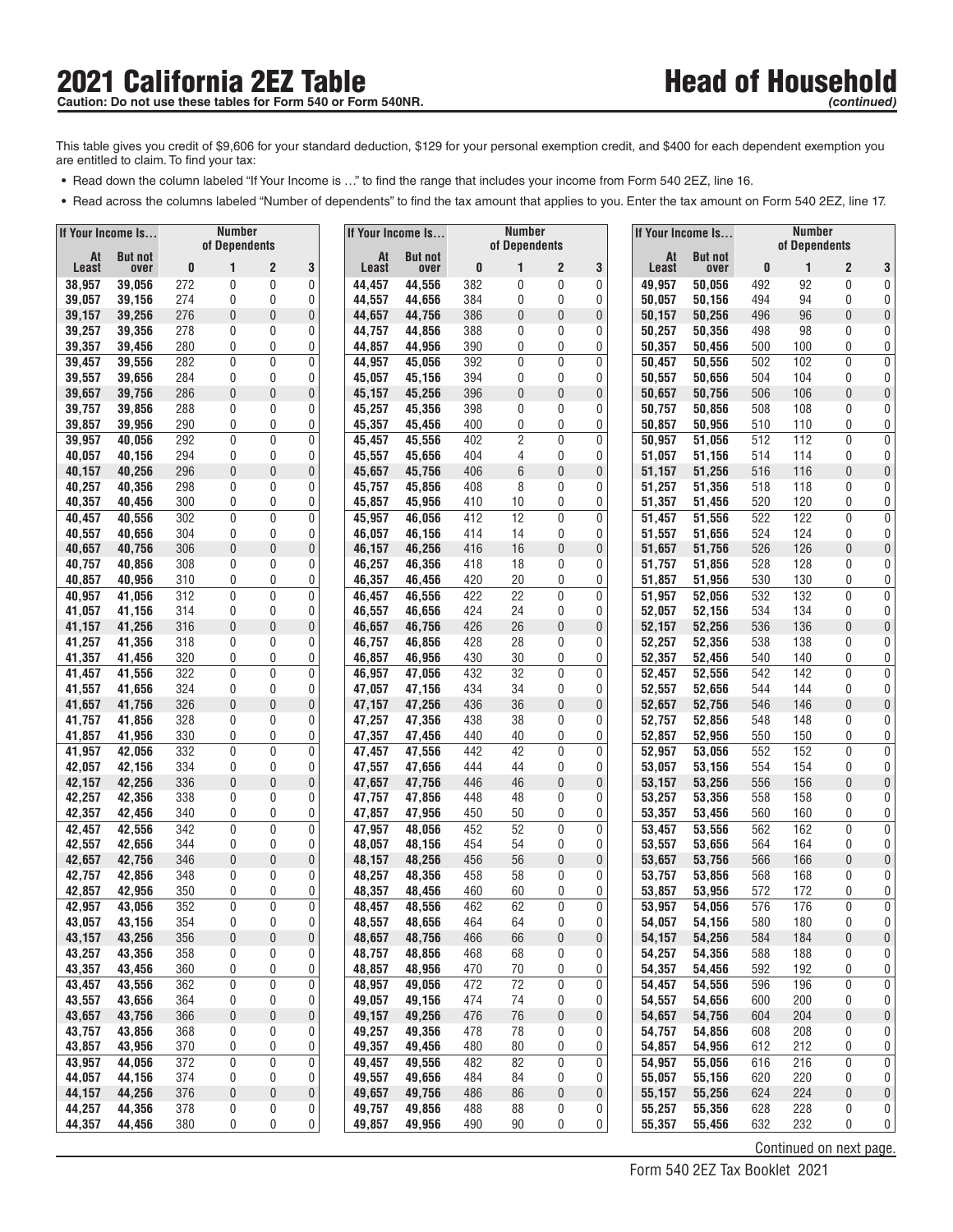This table gives you credit of \$9,606 for your standard deduction, \$129 for your personal exemption credit, and \$400 for each dependent exemption you are entitled to claim. To find your tax:

- **•** Read down the column labeled "If Your Income is ..." to find the range that includes your income from Form 540 2EZ, line 16.
- Read across the columns labeled "Number of dependents" to find the tax amount that applies to you. Enter the tax amount on Form 540 2EZ, line 17.

| <b>Number</b><br>If Your Income Is<br>of Dependents |                  |            |            | If Your Income Is |           | <b>Number</b><br>of Dependents |                  |                | If Your Income Is |                      |             | <b>Number</b><br>of Dependents |                  |                |                         |                       |                     |
|-----------------------------------------------------|------------------|------------|------------|-------------------|-----------|--------------------------------|------------------|----------------|-------------------|----------------------|-------------|--------------------------------|------------------|----------------|-------------------------|-----------------------|---------------------|
| At                                                  | <b>But not</b>   |            |            |                   |           | At                             | <b>But not</b>   |                |                   |                      |             | At                             | <b>But not</b>   |                |                         |                       |                     |
| Least<br>55,457                                     | over<br>55,556   | 0<br>636   | 1<br>236   | 2<br>0            | 3<br>0    | Least<br>60,957                | over<br>61,056   | 0<br>856       | 1<br>456          | $\overline{c}$<br>56 | 3<br>0      | Least<br>66,457                | over<br>66,556   | 0<br>1,076     | 1<br>676                | $\overline{2}$<br>276 | 3<br>0              |
| 55,557                                              | 55,656           | 640        | 240        | 0                 | 0         | 61,057                         | 61.156           | 860            | 460               | 60                   | 0           | 66,557                         | 66.656           | 1,080          | 680                     | 280                   | 0                   |
| 55,657                                              | 55,756           | 644        | 244        | 0                 | 0         | 61,157                         | 61,256           | 864            | 464               | 64                   | $\pmb{0}$   | 66,657                         | 66,756           | 1,086          | 686                     | 286                   | 0                   |
| 55,757                                              | 55,856           | 648        | 248        | 0                 | 0         | 61,257                         | 61,356           | 868            | 468               | 68                   | 0           | 66,757                         | 66,856           | 1,092          | 692                     | 292                   | 0                   |
| 55,857                                              | 55,956           | 652        | 252        | 0                 | 0         | 61,357                         | 61,456           | 872            | 472               | 72                   | 0           | 66,857                         | 66,956           | 1,098          | 698                     | 298                   | 0 <sup>1</sup>      |
| 55,957                                              | 56,056           | 656        | 256        | 0                 | 0         | 61,457                         | 61,556           | 876            | 476               | 76                   | 0           | 66,957                         | 67,056           | 1,104          | 704                     | 304                   | 0                   |
| 56,057                                              | 56,156           | 660        | 260        | 0                 | 0         | 61,557                         | 61,656           | 880            | 480               | 80                   | 0           | 67,057                         | 67,156           | 1,110          | 710                     | 310                   | 0                   |
| 56,157<br>56,257                                    | 56,256<br>56,356 | 664<br>668 | 264<br>268 | 0<br>0            | 0<br>0    | 61,657<br>61,757               | 61,756<br>61,856 | 884<br>888     | 484<br>488        | 84<br>88             | 0<br>0      | 67,157<br>67,257               | 67,256<br>67,356 | 1,116<br>1,122 | 716<br>722              | 316<br>322            | 0<br>0              |
| 56,357                                              | 56,456           | 672        | 272        | 0                 | 0         | 61,857                         | 61,956           | 892            | 492               | 92                   | 0           | 67,357                         | 67,456           | 1,128          | 728                     | 328                   | 0                   |
| 56,457                                              | 56,556           | 676        | 276        | 0                 | 0         | 61.957                         | 62.056           | 896            | 496               | 96                   | 0           | 67,457                         | 67,556           | 1,134          | 734                     | 334                   | 0                   |
| 56,557                                              | 56,656           | 680        | 280        | 0                 | 0         | 62,057                         | 62,156           | 900            | 500               | 100                  | 0           | 67,557                         | 67,656           | 1,140          | 740                     | 340                   | 0                   |
| 56,657                                              | 56,756           | 684        | 284        | 0                 | 0         | 62,157                         | 62,256           | 904            | 504               | 104                  | 0           | 67,657                         | 67,756           | 1,146          | 746                     | 346                   | 0                   |
| 56,757                                              | 56,856           | 688        | 288        | 0                 | 0         | 62,257                         | 62,356           | 908            | 508               | 108                  | 0           | 67,757                         | 67,856           | 1,152          | 752                     | 352                   | 0                   |
| 56,857                                              | 56,956           | 692        | 292        | 0                 | 0         | 62,357                         | 62,456           | 912            | 512               | 112                  | 0           | 67,857                         | 67,956           | 1,158          | 758                     | 358                   | $\overline{0}$      |
| 56,957<br>57,057                                    | 57,056<br>57,156 | 696<br>700 | 296<br>300 | 0<br>0            | 0<br>0    | 62,457<br>62,557               | 62,556<br>62,656 | 916<br>920     | 516<br>520        | 116<br>120           | 0<br>0      | 67,957<br>68,057               | 68,056<br>68.156 | 1,164<br>1,170 | 764<br>770              | 364<br>370            | 0<br>0 <sup>1</sup> |
| 57,157                                              | 57,256           | 704        | 304        | 0                 | $\pmb{0}$ | 62,657                         | 62,756           | 924            | 524               | 124                  | $\pmb{0}$   | 68,157                         | 68,256           | 1,176          | 776                     | 376                   | 0                   |
| 57,257                                              | 57,356           | 708        | 308        | 0                 | 0         | 62,757                         | 62,856           | 928            | 528               | 128                  | 0           | 68,257                         | 68,356           | 1,182          | 782                     | 382                   | 0                   |
| 57,357                                              | 57,456           | 712        | 312        | 0                 | 0         | 62,857                         | 62,956           | 932            | 532               | 132                  | 0           | 68,357                         | 68,456           | 1,188          | 788                     | 388                   | $\overline{0}$      |
| 57,457                                              | 57,556           | 716        | 316        | 0                 | 0         | 62,957                         | 63,056           | 936            | 536               | 136                  | 0           | 68,457                         | 68,556           | 1,194          | 794                     | 394                   | 0                   |
| 57,557                                              | 57,656           | 720        | 320        | 0                 | 0         | 63,057                         | 63,156           | 940            | 540               | 140                  | 0           | 68,557                         | 68,656           | 1,200          | 800                     | 400                   | 0                   |
| 57,657                                              | 57,756           | 724        | 324        | 0                 | 0         | 63,157                         | 63,256           | 944            | 544               | 144                  | $\mathbf 0$ | 68,657                         | 68,756           | 1,206          | 806                     | 406                   | 6                   |
| 57,757                                              | 57,856           | 728        | 328<br>332 | 0                 | 0<br>0    | 63,257                         | 63,356           | 948            | 548               | 148                  | 0           | 68,757                         | 68,856           | 1,212          | 812                     | 412                   | 12                  |
| 57,857<br>57,957                                    | 57,956<br>58,056 | 732<br>736 | 336        | 0<br>0            | 0         | 63,357<br>63,457               | 63,456<br>63,556 | 952<br>956     | 552<br>556        | 152<br>156           | 0<br>0      | 68,857<br>68,957               | 68,956<br>69,056 | 1,218<br>1,224 | 818<br>824              | 418<br>424            | 18<br>24            |
| 58,057                                              | 58,156           | 740        | 340        | 0                 | 0         | 63,557                         | 63,656           | 960            | 560               | 160                  | 0           | 69,057                         | 69,156           | 1,230          | 830                     | 430                   | 30                  |
| 58,157                                              | 58,256           | 744        | 344        | 0                 | 0         | 63,657                         | 63,756           | 964            | 564               | 164                  | 0           | 69,157                         | 69,256           | 1,236          | 836                     | 436                   | 36                  |
| 58,257                                              | 58,356           | 748        | 348        | 0                 | 0         | 63,757                         | 63,856           | 968            | 568               | 168                  | 0           | 69,257                         | 69,356           | 1,242          | 842                     | 442                   | 42                  |
| 58,357                                              | 58,456           | 752        | 352        | 0                 | 0         | 63,857                         | 63,956           | 972            | 572               | 172                  | 0           | 69,357                         | 69,456           | 1,248          | 848                     | 448                   | 48                  |
| 58,457                                              | 58,556           | 756        | 356        | 0                 | 0         | 63,957                         | 64,056           | 976            | 576               | 176                  | 0           | 69,457                         | 69,556           | 1,254          | 854                     | 454                   | 54                  |
| 58,557                                              | 58,656           | 760        | 360        | 0                 | 0         | 64,057                         | 64,156           | 980            | 580               | 180                  | 0           | 69,557                         | 69,656           | 1,260          | 860                     | 460                   | 60                  |
| 58,657<br>58,757                                    | 58,756<br>58,856 | 764<br>768 | 364<br>368 | 0<br>0            | 0<br>0    | 64,157<br>64,257               | 64,256<br>64,356 | 984<br>988     | 584<br>588        | 184<br>188           | 0<br>0      | 69,657<br>69,757               | 69,756<br>69,856 | 1,266<br>1,272 | 866<br>872              | 466<br>472            | 66<br>72            |
| 58,857                                              | 58,956           | 772        | 372        | 0                 | 0         | 64,357                         | 64,456           | 992            | 592               | 192                  | 0           | 69,857                         | 69,956           | 1,278          | 878                     | 478                   | 78                  |
| 58,957                                              | 59.056           | 776        | 376        | 0                 | 0         | 64,457                         | 64,556           | 996            | 596               | 196                  | 0           | 69,957                         | 70,056           | 1,284          | 884                     | 484                   | 84                  |
| 59,057                                              | 59,156           | 780        | 380        | 0                 | 0         | 64,557                         | 64,656           | 1,000          | 600               | 200                  | 0           | 70,057                         | 70,156           | 1,290          | 890                     | 490                   | 90                  |
| 59,157                                              | 59,256           | 784        | 384        | 0                 | 0         | 64,657                         | 64,756           | 1,004          | 604               | 204                  | $\pmb{0}$   | 70,157                         | 70,256           | 1,296          | 896                     | 496                   | 96                  |
| 59,257                                              | 59,356           | 788        | 388        | 0                 | 0         | 64,757                         | 64,856           | 1,008          | 608               | 208                  | 0           | 70,257                         | 70,356           | 1,302          | 902                     | 502                   | 102                 |
| 59,357                                              | 59,456           | 792        | 392        | 0<br>0            | 0<br>0    | 64,857                         | 64,956           | 1,012          | 612<br>616        | 212                  | 0<br>0      | 70,357                         | 70.456           | 1,308          | 908                     | 508<br>514            | 108                 |
| 59.457<br>59,557                                    | 59,556<br>59,656 | 796<br>800 | 396<br>400 | 0                 | 0         | 64,957<br>65,057               | 65,056<br>65,156 | 1,016<br>1,020 | 620               | 216<br>220           | 0           | 70,457<br>70,557               | 70,556<br>70,656 | 1,314<br>1,320 | 914<br>920              | 520                   | 114<br>120          |
| 59,657                                              | 59,756           | 804        | 404        | 4                 | 0         | 65,157                         | 65,256           | 1,024          | 624               | 224                  | 0           | 70,657                         | 70,756           | 1,326          | 926                     | 526                   | 126                 |
| 59,757                                              | 59,856           | 808        | 408        | 8                 | 0         | 65,257                         | 65,356           | 1,028          | 628               | 228                  | 0           | 70,757                         | 70,856           | 1,332          | 932                     | 532                   | 132                 |
| 59,857                                              | 59,956           | 812        | 412        | 12                | 0         | 65,357                         | 65,456           | 1,032          | 632               | 232                  | 0           | 70,857                         | 70,956           | 1,338          | 938                     | 538                   | 138                 |
| 59,957                                              | 60,056           | 816        | 416        | 16                | 0         | 65,457                         | 65,556           | 1,036          | 636               | 236                  | 0           | 70,957                         | 71,056           | 1,344          | 944                     | 544                   | 144                 |
| 60,057                                              | 60,156           | 820        | 420        | 20                | 0         | 65,557                         | 65,656           | 1,040          | 640               | 240                  | 0           | 71,057                         | 71,156           | 1,350          | 950                     | 550                   | 150                 |
| 60,157                                              | 60,256           | 824        | 424        | 24                | 0         | 65,657                         | 65,756           | 1,044          | 644               | 244                  | 0           | 71,157                         | 71,256           | 1,356          | 956                     | 556                   | 156                 |
| 60,257<br>60,357                                    | 60,356<br>60,456 | 828<br>832 | 428<br>432 | 28<br>32          | 0<br>0    | 65,757<br>65,857               | 65,856<br>65,956 | 1,048<br>1,052 | 648<br>652        | 248<br>252           | 0<br>0      | 71,257<br>71,357               | 71,356<br>71,456 | 1,362<br>1,368 | 962<br>968              | 562<br>568            | 162<br>168          |
| 60,457                                              | 60,556           | 836        | 436        | 36                | 0         | 65,957                         | 66,056           | 1,056          | 656               | 256                  | 0           | 71,457                         | 71,556           | 1,374          | 974                     | 574                   | 174                 |
| 60,557                                              | 60,656           | 840        | 440        | 40                | 0         | 66,057                         | 66,156           | 1,060          | 660               | 260                  | 0           | 71,557                         | 71,656           | 1,380          | 980                     | 580                   | 180                 |
| 60,657                                              | 60,756           | 844        | 444        | 44                | 0         | 66,157                         | 66,256           | 1,064          | 664               | 264                  | 0           | 71,657                         | 71,756           | 1,386          | 986                     | 586                   | 186                 |
| 60,757                                              | 60,856           | 848        | 448        | 48                | 0         | 66,257                         | 66,356           | 1,068          | 668               | 268                  | 0           | 71,757                         | 71,856           | 1,392          | 992                     | 592                   | 192                 |
| 60,857                                              | 60,956           | 852        | 452        | 52                | 0         | 66,357                         | 66,456           | 1,072          | 672               | 272                  | 0           | 71,857                         | 71,956           | 1,398          | 998                     | 598                   | 198                 |
|                                                     |                  |            |            |                   |           |                                |                  |                |                   |                      |             |                                |                  |                | Continued on next page. |                       |                     |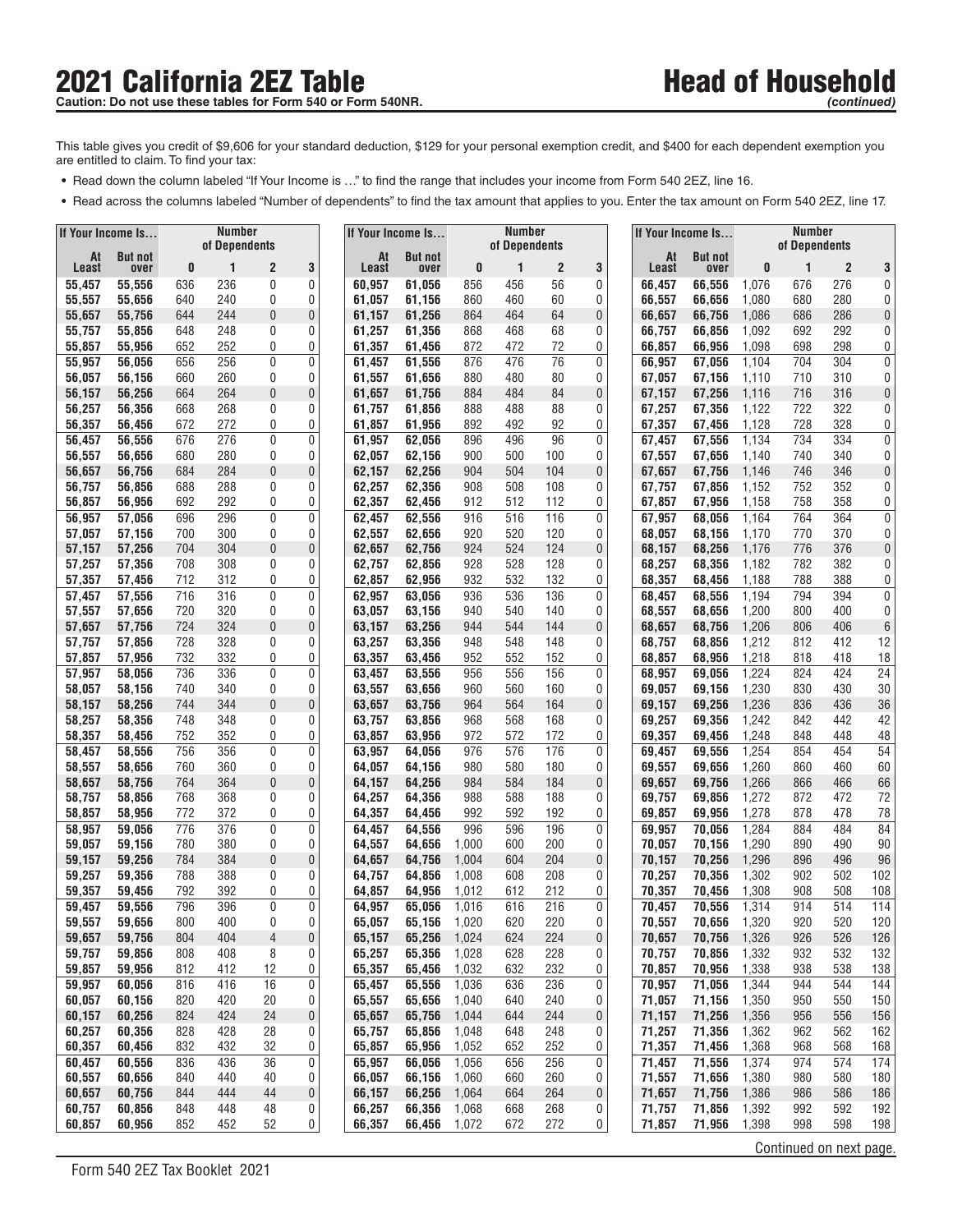## 2021 California 2EZ Table<br>
Caution: Do not use these tables for Form 540 or Form 540NR.<br>
Caution: Do not use these tables for Form 540 or Form 540NR. Caution: Do not use these tables for Form 540 or Form 540NR.

This table gives you credit of \$9,606 for your standard deduction, \$129 for your personal exemption credit, and \$400 for each dependent exemption you are entitled to claim. To find your tax:

- **•** Read down the column labeled "If Your Income is ..." to find the range that includes your income from Form 540 2EZ, line 16.
- Read across the columns labeled "Number of dependents" to find the tax amount that applies to you. Enter the tax amount on Form 540 2EZ, line 17.

| If Your Income Is |                  |                | <b>Number</b>  |                       |                |                  | If Your Income Is |                | Number<br>of Dependents |                       |            |                  | If Your Income Is |                | <b>Number</b><br>of Dependents |                         |                      |
|-------------------|------------------|----------------|----------------|-----------------------|----------------|------------------|-------------------|----------------|-------------------------|-----------------------|------------|------------------|-------------------|----------------|--------------------------------|-------------------------|----------------------|
| At                | <b>But not</b>   | of Dependents  |                | At                    | <b>But not</b> |                  |                   |                |                         | At                    | But not    |                  |                   |                |                                |                         |                      |
| Least             | over             | 0              | 1<br>1,004     | $\overline{2}$<br>604 | 3<br>204       | Least            | over              | 0              | 1                       | $\overline{c}$<br>934 | 3<br>534   | Least            | over              | 0              |                                | $\overline{2}$<br>1,321 | 3<br>921             |
| 71,957<br>72,057  | 72,056<br>72,156 | 1,404<br>1,410 | 1,010          | 610                   | 210            | 77,457<br>77,557 | 77,556<br>77,656  | 1,734<br>1,740 | 1,334<br>1,340          | 940                   | 540        | 82,957<br>83,057 | 83,056<br>83,156  | 2,121<br>2,129 | 1,721<br>1,729                 | 1,329                   | 929                  |
| 72,157            | 72,256           | 1,416          | 1,016          | 616                   | 216            | 77,657           | 77,756            | 1,746          | 1,346                   | 946                   | 546        | 83.157           | 83,256            | 2,137          | 1,737                          | 1,337                   | 937                  |
| 72,257            | 72,356           | 1,422          | 1,022          | 622                   | 222            | 77,757           | 77,856            | 1,752          | 1,352                   | 952                   | 552        | 83,257           | 83,356            | 2,145          | 1,745                          | 1,345                   | 945                  |
| 72,357            | 72,456           | 1,428          | 1,028          | 628                   | 228            | 77,857           | 77,956            | 1,758          | 1,358                   | 958                   | 558        | 83,357           | 83,456            | 2,153          | 1,753                          | 1,353                   | 953                  |
| 72,457            | 72,556           | 1,434          | 1,034          | 634                   | 234            | 77,957           | 78,056            | 1,764          | 1,364                   | 964                   | 564        | 83,457           | 83,556            | 2,161          | 1,761                          | 1,361                   | 961                  |
| 72,557            | 72,656           | 1,440          | 1,040          | 640                   | 240            | 78,057           | 78,156            | 1,770          | 1,370                   | 970                   | 570        | 83,557           | 83,656            | 2,169          | 1,769                          | 1,369                   | 969                  |
| 72,657            | 72,756           | 1,446          | 1,046          | 646                   | 246            | 78,157<br>78,257 | 78,256            | 1,776          | 1,376                   | 976<br>982            | 576        | 83,657           | 83,756<br>83.856  | 2,177          | 1,777<br>1,785                 | 1,377                   | 977<br>985           |
| 72,757<br>72,857  | 72,856<br>72,956 | 1,452<br>1,458 | 1,052<br>1,058 | 652<br>658            | 252<br>258     | 78,357           | 78,356<br>78,456  | 1,782<br>1,788 | 1,382<br>1,388          | 988                   | 582<br>588 | 83,757<br>83,857 | 83,956            | 2,185<br>2,193 | 1,793                          | 1,385<br>1,393          | 993                  |
| 72,957            | 73,056           | 1,464          | 1,064          | 664                   | 264            | 78,457           | 78,556            | 1,794          | 1,394                   | 994                   | 594        | 83,957           | 84,056            | 2,201          | 1,801                          | 1,401                   | 1,001                |
| 73,057            | 73,156           | 1,470          | 1,070          | 670                   | 270            | 78,557           | 78,656            | 1,800          | 1,400                   | 1,000                 | 600        | 84,057           | 84,156            | 2,209          | 1,809                          | 1,409                   | 1,009                |
| 73,157            | 73,256           | 1,476          | 1,076          | 676                   | 276            | 78,657           | 78,756            | 1,806          | 1,406                   | 1,006                 | 606        | 84,157           | 84,256            | 2,217          | 1,817                          | 1,417                   | 1,017                |
| 73,257            | 73,356           | 1,482          | 1,082          | 682                   | 282            | 78,757           | 78,856            | 1,812          | 1,412                   | 1,012                 | 612        | 84,257           | 84,356            | 2,225          | 1,825                          | 1,425                   | 1,025                |
| 73,357            | 73,456           | 1,488          | 1,088          | 688                   | 288            | 78,857           | 78,956            | 1,818          | 1,418                   | 1,018                 | 618        | 84,357           | 84,456            | 2,233          | 1,833                          | 1,433                   | 1,033                |
| 73,457<br>73,557  | 73,556<br>73,656 | 1,494<br>1,500 | 1,094<br>1,100 | 694<br>700            | 294<br>300     | 78,957<br>79,057 | 79,056<br>79,156  | 1,824<br>1,830 | 1,424<br>1,430          | 1,024<br>1,030        | 624<br>630 | 84,457<br>84,557 | 84,556<br>84,656  | 2,241<br>2,249 | 1,841<br>1,849                 | 1,441<br>1,449          | 1,041<br>1,049       |
| 73,657            | 73,756           | 1,506          | 1,106          | 706                   | 306            | 79,157           | 79,256            | 1,836          | 1,436                   | 1,036                 | 636        | 84,657           | 84.756            | 2,257          | 1,857                          | 1,457                   | 1,057                |
| 73,757            | 73,856           | 1,512          | 1,112          | 712                   | 312            | 79,257           | 79,356            | 1,842          | 1,442                   | 1,042                 | 642        | 84,757           | 84,856            | 2,265          | 1,865                          | 1,465                   | 1,065                |
| 73,857            | 73,956           | 1,518          | 1,118          | 718                   | 318            | 79,357           | 79,456            | 1,848          | 1,448                   | 1,048                 | 648        | 84,857           | 84,956            | 2,273          | 1,873                          | 1,473                   | 1,073                |
| 73,957            | 74,056           | 1,524          | 1,124          | 724                   | 324            | 79,457           | 79,556            | 1,854          | 1,454                   | 1,054                 | 654        | 84,957           | 85,056            | 2,281          | 1,881                          | 1,481                   | 1,081                |
| 74,057            | 74,156           | 1,530          | 1,130          | 730                   | 330            | 79,557           | 79,656            | 1,860          | 1,460                   | 1,060                 | 660        | 85,057           | 85,156            | 2,289          | 1,889                          | 1,489                   | 1,089                |
| 74,157            | 74,256           | 1,536          | 1,136          | 736                   | 336            | 79,657           | 79,756            | 1,866          | 1,466                   | 1,066                 | 666        | 85,157           | 85,256            | 2,297          | 1,897                          | 1,497                   | 1,097                |
| 74,257<br>74,357  | 74,356<br>74,456 | 1,542<br>1,548 | 1,142<br>1,148 | 742<br>748            | 342<br>348     | 79,757<br>79,857 | 79,856<br>79,956  | 1,872<br>1,878 | 1,472<br>1,478          | 1,072<br>1,078        | 672<br>678 | 85,257<br>85,357 | 85.356<br>85,456  | 2,305<br>2,313 | 1,905<br>1,913                 | 1,505<br>1,513          | 1,105<br>1,113       |
| 74,457            | 74,556           | 1,554          | 1,154          | 754                   | 354            | 79,957           | 80,056            | 1,884          | 1,484                   | 1.084                 | 684        | 85,457           | 85,556            | 2,321          | 1,921                          | 1,521                   | 1,121                |
| 74,557            | 74,656           | 1,560          | 1,160          | 760                   | 360            | 80,057           | 80,156            | 1,890          | 1,490                   | 1,090                 | 690        | 85,557           | 85,656            | 2,329          | 1,929                          | 1,529                   | 1,129                |
| 74,657            | 74,756           | 1,566          | 1,166          | 766                   | 366            | 80,157           | 80,256            | 1,897          | 1,497                   | 1,097                 | 697        | 85,657           | 85,756            | 2,337          | 1,937                          | 1,537                   | 1,137                |
| 74,757            | 74,856           | 1,572          | 1,172          | 772                   | 372            | 80,257           | 80,356            | 1,905          | 1,505                   | 1,105                 | 705        | 85,757           | 85,856            | 2,345          | 1,945                          | 1,545                   | 1,145                |
| 74,857            | 74,956           | 1,578          | 1,178          | 778                   | 378            | 80,357           | 80,456            | 1,913          | 1,513                   | 1,113                 | 713        | 85,857           | 85,956            | 2,353          | 1,953                          | 1,553                   | 1,153                |
| 74,957            | 75,056           | 1,584          | 1,184          | 784                   | 384            | 80,457           | 80,556            | 1,921          | 1,521                   | 1,121                 | 721        | 85,957           | 86,056            | 2,361          | 1,961                          | 1,561                   | 1,161                |
| 75,057<br>75,157  | 75,156<br>75,256 | 1,590<br>1,596 | 1,190<br>1,196 | 790<br>796            | 390<br>396     | 80,557<br>80,657 | 80,656<br>80,756  | 1,929<br>1,937 | 1,529<br>1,537          | 1,129<br>1,137        | 729<br>737 | 86,057<br>86,157 | 86,156<br>86,256  | 2,369<br>2,377 | 1,969<br>1,977                 | 1,569<br>1,577          | 1,169<br>1,177       |
| 75,257            | 75,356           | 1,602          | 1,202          | 802                   | 402            | 80,757           | 80,856            | 1,945          | 1,545                   | 1,145                 | 745        | 86,257           | 86,356            | 2,385          | 1,985                          | 1,585                   | 1,185                |
| 75,357            | 75,456           | 1,608          | 1,208          | 808                   | 408            | 80,857           | 80,956            | 1,953          | 1,553                   | 1,153                 | 753        | 86,357           | 86,456            | 2,393          | 1,993                          | 1,593                   | 1,193                |
| 75,457            | 75,556           | 1,614          | 1,214          | 814                   | 414            | 80,957           | 81,056            | 1,961          | 1,561                   | 1,161                 | 761        | 86,457           | 86.556            | 2,401          | 2,001                          | 1,601                   | 1,201                |
| 75,557            | 75,656           | 1,620          | 1,220          | 820                   | 420            | 81,057           | 81,156            | 1,969          | 1,569                   | 1,169                 | 769        | 86,557           | 86,656            | 2,409          | 2,009                          | 1,609                   | 1,209                |
| 75,657            | 75,756           | 1,626          | 1,226          | 826                   | 426            | 81,157           | 81,256            | 1,977          | 1,577                   | 1,177                 | 777        | 86,657           | 86,756            | 2,417          | 2,017                          | 1,617                   | 1,217                |
| 75.757<br>75,857  | 75,856<br>75,956 | 1,632<br>1,638 | 1,232<br>1,238 | 832<br>838            | 432<br>438     | 81,257<br>81,357 | 81.356<br>81,456  | 1,985<br>1,993 | 1,585<br>1,593          | 1,185<br>1,193        | 785<br>793 | 86,757<br>86,857 | 86.856            | 2,425<br>2,433 | 2,025<br>2,033                 | 1,625<br>1,633          | 1,225<br>1,233       |
| 75,957            | 76,056           | 1,644          | 1,244          | 844                   | 444            | 81,457           | 81,556            | 2,001          | 1,601                   | 1,201                 | 801        | 86,957           | 86,956<br>87,056  | 2,441          | 2,041                          | 1,641                   | 1,241                |
| 76,057            | 76,156           | 1,650          | 1,250          | 850                   | 450            | 81,557           | 81,656            | 2,009          | 1,609                   | 1,209                 | 809        | 87,057           | 87,156            | 2,449          | 2,049                          |                         | 1,649 1,249          |
| 76,157            | 76,256           | 1,656          | 1,256          | 856                   | 456            | 81,657           | 81,756            | 2,017          | 1,617                   | 1,217                 | 817        | 87,157           | 87,256            | 2,457          | 2,057                          | 1,657                   | 1,257                |
| 76,257            | 76,356           | 1,662          | 1,262          | 862                   | 462            | 81,757           | 81,856            | 2,025          | 1,625                   | 1,225                 | 825        | 87,257           | 87,356            | 2,465          | 2,065                          | 1,665                   | 1,265                |
| 76,357            | 76,456           | 1,668          | 1,268          | 868                   | 468            | 81,857           | 81,956            | 2,033          | 1,633                   | 1,233                 | 833        | 87,357           | 87,456            | 2,473          | 2,073                          | 1,673                   | 1,273                |
| 76,457            | 76,556           | 1,674          | 1,274          | 874                   | 474            | 81,957           | 82,056            | 2,041          | 1,641                   | 1,241                 | 841        | 87,457           | 87,556            | 2,481          | 2,081                          | 1,681                   | 1,281                |
| 76,557<br>76,657  | 76,656<br>76,756 | 1,680          | 1,280<br>1,286 | 880                   | 480            | 82,057<br>82,157 | 82,156            | 2,049          | 1,649                   | 1,249<br>1,257        | 849        | 87,557<br>87,657 | 87,656<br>87,756  | 2,489          | 2,089<br>2,097                 | 1,689                   | 1,289<br>1,697 1,297 |
| 76,757            | 76,856           | 1,686<br>1,692 | 1,292          | 886<br>892            | 486<br>492     | 82,257           | 82,256<br>82,356  | 2,057<br>2,065 | 1,657<br>1,665          | 1,265                 | 857<br>865 | 87,757           | 87,856            | 2,497<br>2,505 | 2,105                          | 1,705                   | 1,305                |
| 76,857            | 76,956           | 1,698          | 1,298          | 898                   | 498            | 82,357           | 82,456            | 2,073          | 1,673                   | 1,273                 | 873        | 87,857           | 87,956            | 2,513          | 2,113                          | 1,713                   | 1,313                |
| 76,957            | 77,056           | 1,704          | 1,304          | 904                   | 504            | 82,457           | 82,556            | 2,081          | 1,681                   | 1,281                 | 881        | 87,957           | 88,056            | 2,521          | 2,121                          | 1,721                   | 1,321                |
| 77,057            | 77,156           | 1,710          | 1,310          | 910                   | 510            | 82,557           | 82,656            | 2,089          | 1,689                   | 1,289                 | 889        | 88,057           | 88,156            | 2,529          | 2,129                          | 1,729                   | 1,329                |
| 77,157            | 77,256           | 1,716          | 1,316          | 916                   | 516            | 82,657           | 82,756            | 2,097          | 1,697                   | 1,297                 | 897        | 88,157           | 88,256            | 2,537          | 2,137                          | 1,737                   | 1,337                |
| 77,257            | 77,356           | 1,722          | 1,322          | 922                   | 522            | 82,757           | 82,856            | 2,105          | 1,705                   | 1,305                 | 905        | 88,257           | 88,356            | 2,545          |                                |                         | 2,145 1,745 1,345    |
| 77,357            | 77,456           | 1,728          | 1,328          | 928                   | 528            | 82,857           | 82,956            | 2,113          | 1,713                   | 1,313                 | 913        | 88,357           | 88,456            | 2,553          |                                |                         | 2,153 1,753 1,353    |
|                   |                  |                |                |                       |                |                  |                   |                |                         |                       |            |                  |                   |                | Continued on next page.        |                         |                      |